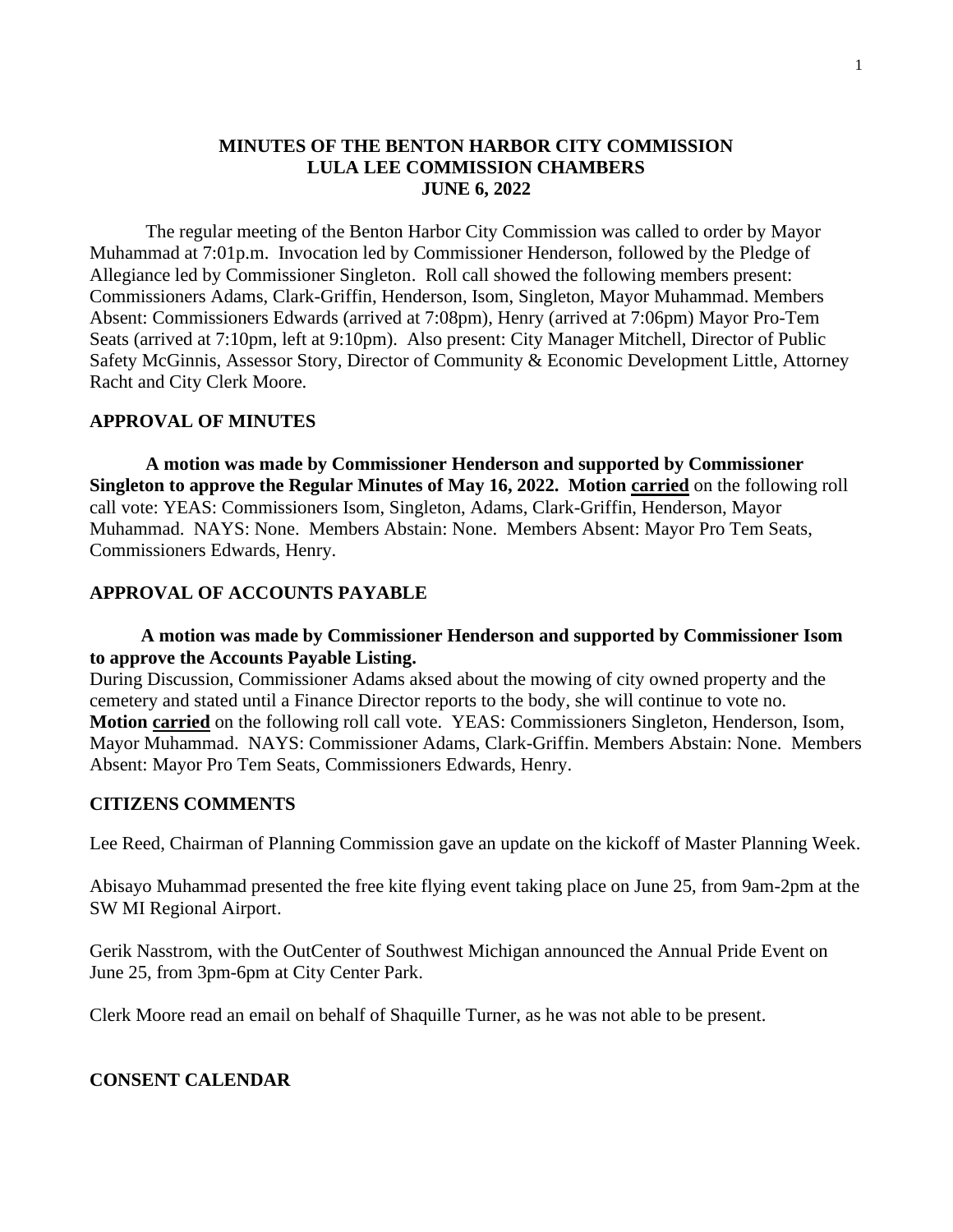**A motion was made by Commissioner Adams and supported by Clark-Griffin to bring back the tabled resolution for DECLARATION ON TRUTH, RECONCILIATION, AND REPARATIONS to the floor. Motion carried** on a unanimous roll call vote.

Commissioner Adams requested to separate RESOLUTION TO UTILIZE ARPA FUNDS TO ASSIST WITH THE PURCHASING OF A NEW FIRE ENGINE ALONG WITH FDCVT FUNDS from the Consent Calendar for discussion.

Commissioner Adams requested to separate RESOLUTION FOR THE ACCEPTANCE OF THE FIRST RESPONDER TRAINING AND RECRITMENT GRANT AWARDED BY THE STATE OF MICHIGAN from the Consent Calendar for discussion.

Commissioner Adams requested to separate APPROVAL OF CRYSTAL SPRINGS CEMETERY LAWN MAINTENANCE AGREEMENT from the Consent Calendar for discussion.

Mayor Pro Tem Seats requested to separate RESOLUTION APPROVING THE DWIGHT P MITCHELL CITY CENTER PARK AS THE SITE FOR PLACEMENT OF A MONUMENT HONORING DR MARTIN LUTHER KING JR from the Consent Calendar for discussion.

**The following Consent Calendar items were moved by Commissioner Singleton and supported by Commissioner Adams. Motion carried** on a unanimous roll call vote.

RE-AUTHORIZATION OF THE CITY MANAGER TO EXECUTE A GRANT WITH THE SOUTHWEST MICHIGAN COMMUNITY ACTION AGENCY TO ACCEPT AND OPERATE THE \$75,000 CDBG YOUTH EMPLOYMENT PROGRAM

ACCEPTANCE OF THE FINANCIALLY DISTRESSED CITIES, VILLAGES AND TOWNSHIPS GRANT ("FDCVT") – PUBLIC SAFETY ENHANCEMENT THROUGH REPLACEMENT OF A FIRE ENGINE

#### **SEPARATED ITEMS**

## **Motion was made by Commissioner Edwards and supported by Commissioner Adams to approve the RESOLUTION TO UTILIZE ARPA FUNDS TO ASSIST WITH THE PURCHASING OF A NEW FIRE ENGINE ALONG WITH FDCVT FUNDS.**

During Discussion, Commissioner Adams asked for clarity on the previous approval of a purchase of a fire truck. Director McGinnis clarified that there are 3 currently owned apparatus, the truck in question is 23 years old, a grant was submitted to cover the full amount, since then the price increased due to supply and the grant award doesn't cover the full amount, so it's being asked that the cost is supplemented. Adams asked if the old trucks can be utilized for training, McGinnis stated there is one stored but wasn't running. Mayor Muhammad clarified that \$425,000 grant funds have been accepted, and \$200,000 more was needed through ARPA to cover the rest of the expense. Commissioner Singleton stated that the item was discussed during Public Safety & Parks Committee. Commissioner Henry stated there needed to be a record of what the City has bought, where it's store and how it's disposed of, and a policy & procedure is needed for that. Mayor agreed and stated that there is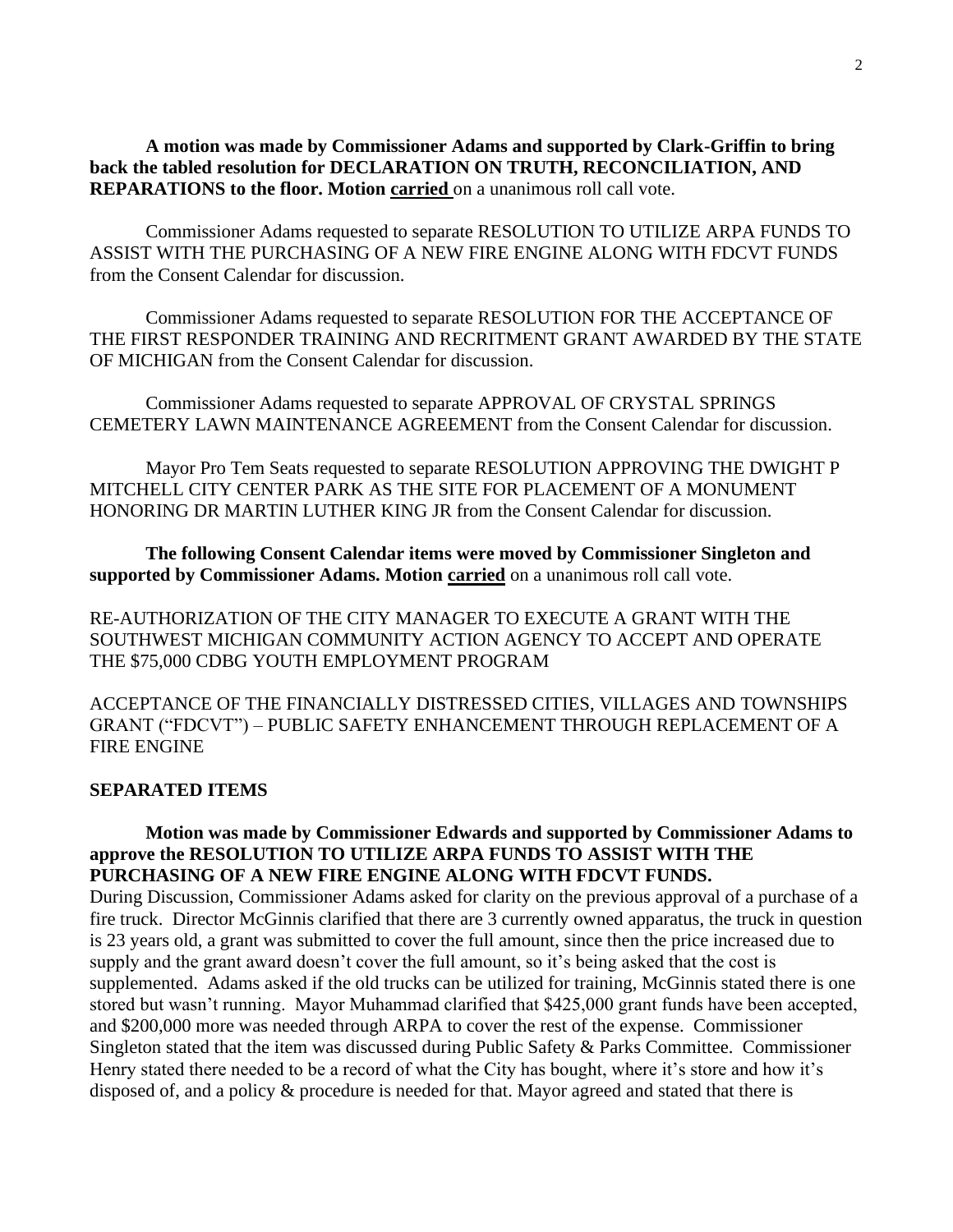equipment with serial numbers, but every item bought through the City needs to have a serial number attached to it.

With no further discussion, **Motion carried** on a unanimous roll call vote.

# **Motion was made by Commissioner Adams and supported by Commissioner Edwards to approve the RESOLUTION FOR THE ACCEPTANCE OF THE FIRST RESPONDER TRAINING AND RECRUITMENT GRANT AWARDED BY THE STATE OF MICHIGAN.**

During discussion, Commissioner Adams asked if this relates to recruitment and training of the youth. Director McGinnis stated that is exactly what it is for.

With no further discussion, **Motion carried** on the following roll call vote: YAYS: Commissioners Henderson, Henry, Isom, Singleton, Mayor Pro Tem Seats, Commissioners Clark-Griffin, Edwards, Mayor Muhammad. NAYS: Commissioner Adams. Members Abstain: None. Members Absent: None.

# **Motion was made by Commissioner Adams and supported by Commissioner Edwards for the APPROVAL OF CRYSTAL SPRINGS CEMETERY LAWN MAINTENANCE AGREEMENT.**

During discussion, Mayor Pro Tem Seats stated that the accounts payable lists the cemetery and other city owned property and the amounts don't seem like it is bi-monthly, as stated in the resolution, plus the contractor has already been paid and he doesn't agree with payment before being voted on, and moving forward a deal shouldn't be made before coming to the body for approval. He doesn't believe anybody is stealing, but it's the appearance, everyone should have to go through the same process and was told that the contractor was only going to cut the cemetery. Manager Mitchell clarified it was not stated that only the cemetery was going to be cut, and based on performance a decision had to be made. Mayor Muhammad stated that Jack Campbell was not part of the grass cutting resolution approved and it was discussed that the cemetery was to be a separate bid. He asked if Jack Campbell Lawn Maintenance was doing other jobs in the City. Mitchell responded yes. Mayor stated again that he was not listed for approval and the current resolution states the agreement is for the cemetery only. He also stated that hi is praying for him and his family for the death in the family, but that the condition of the cemetery is horrific and he is very concerned with the condition and the approval of Campbell to take care of the cemetery. He stated that if there is no approval for city owned property, then that needs to cease and desist immediately. Commissioner Clark-Griffin stated that the manager broke the charter by paying an amount over \$5,000 without a contract. Seats stated he doesn't believe the equipment is strong enough or the manpower is not enough to currently cut the cemetery, the back corner is too high. He asked who game permission to pay \$5,000 for other lots without a contract and if the resolution is voted down, who is liable and responsible for the cutting of the cemetery. Mitchell stated he had a choice to allow or stop the cutting and explained an unexpected death in the family where the contractor had to go out of town, so he authorized him to cut under an emergency purpose. Commissioner Henderson asked if last years contract stated that it could be renewed until another contract was in place. Mitchell stated the Commission asked for it to go out for bid. Mayor stated it is reasonable to allow him to cut, given the number of calls complaining, and he appreciated the executive decision made by the Manager, and asks the City Attorney to be involved with the agreement with Jack Campbell, if approved. Commissioner Isom asked if there was a bidding process, Clerk Moore stated yes it did. Commissioner Adams doesn't believe the bid time was long enough. With all the complaints, as administrator, other contractors should have been reached out to while dealing with a death. It should be divided between contractors and for \$15,000 per month, equipment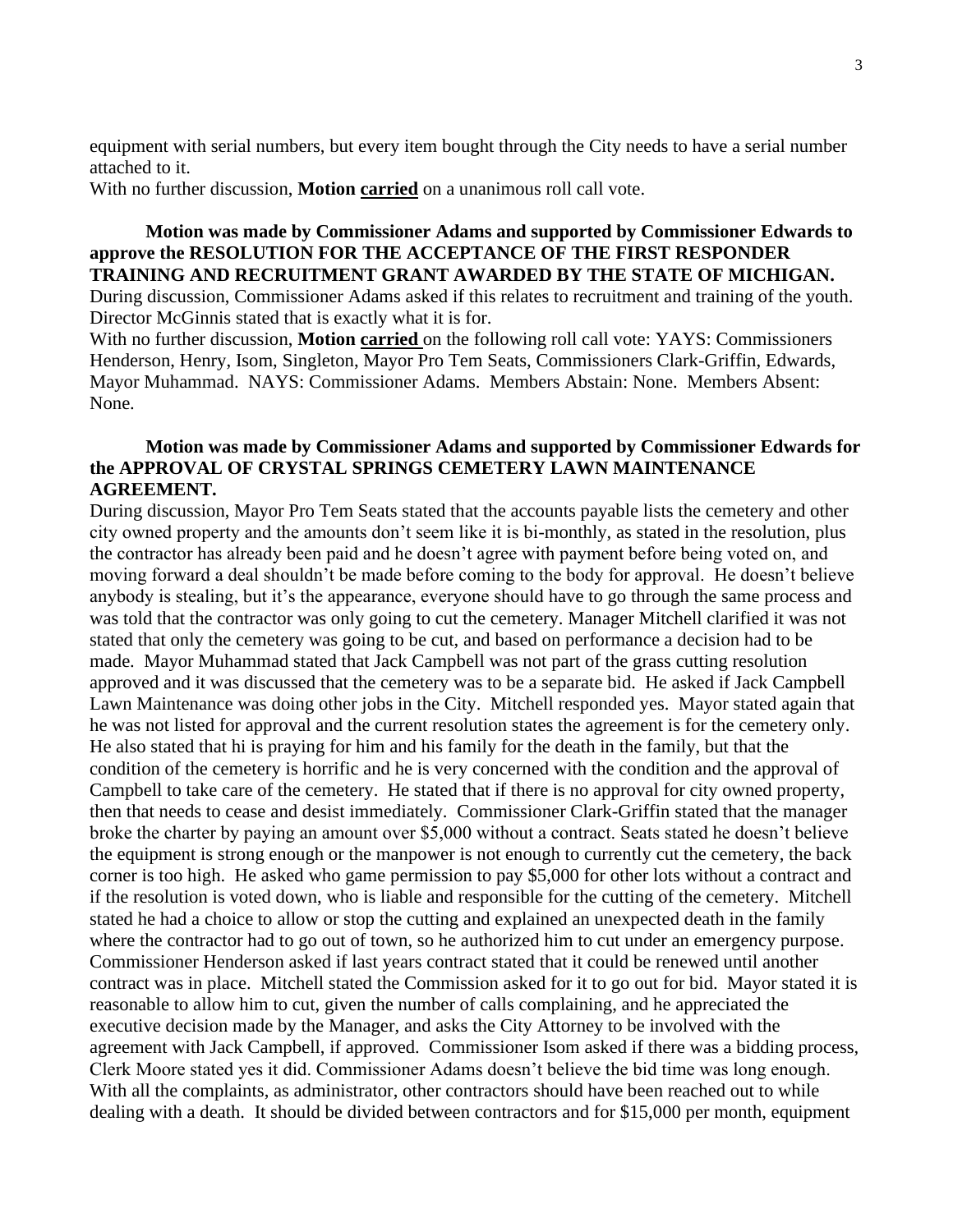could be purchased and youth could be employed. Commissioner Edwards asked what would happen if the resolution was tabled. Mayor stated if tabled or voted down, the City Manager still has the power and authorization to choose a contractor at \$5,000 or below. Attorney Racht stated the Commission is free to vote it down but that the cemetery would still need to be cut. He also clarified that bids can be solicited, if published and posted. He is also going to clarify if the amount without approval is \$5,000 or \$3,500 based on if the Emergency Manager Order has been rescinded or not. Commissioner Henry stated she cannot see paying \$10,000 per month.

Commissioner Henry called for the question; **Motion failed** by a unanimous roll call vote.

# **Motion was made by Commissioner Adams, and supported by Commissioner Edwards to approve the RESOLUTION APPROVING THE DWIGHT P MITCHELL CITY CENTER PARK AS THE SITE FOR PLACEMENT OF A MONUMENT HONORING DR MARTIN LUTHER KING JR.**

During discussion, Mayor Pro Tem Seats stated that this item was vetted through the Planning & Economic Development Committee where clarification was asked of the size. He asked for clarity that the resolution presented was solely on placement in the Park. Commissioner Edwards stated he took part in 3 Public Hearings and has never seen anyone use the inside of the horseshoe at the entrance. Commissioner Clark-Griffin stated there was a consensus on the placement, the question was on the parameter, and wants to see the statue up higher. Commissioner Adams agrees that he should be higher. Mayor Muhammad stated that location is very important, he asked if there was a committee for input of what people would like to see as far as the monument. Sharon Brown stated that they are taking all comments to the table with the artists. Commissioner Henry is concerned wit hthe location in the Park, if anyting is going on, its in that park. The park is supposed to bring neighborhoods downtown and she doesn't want it to be overflooded. Clark-Griffin stated it is the only park where residents have to do a lot of things.

Commissioner Singleton called for the question; **Motion carried** on the following roll call vote: YAYS: Commissioners Isom, Singleton, Mayor Pro Tem Seats, Commissioners Adams, Clark-Griffin, Edwards, Henderson, Mayor Muhammad. NAYS: Commissioner Henry. Abstain: None. Absent: None.

# **Motion was made by Commissioner Adams and supported by Commissioner Edwards to approve the DECLARATION ON TRUTH, RECONCILIATION, & REPARATIONS.**

During discussion, Mayor Pro Tem Seats stated the Commission voted to approve a Racial Equity Committee, if it's going to be voted on, it needs teeth to it. Mayor Muhammad stated the Commission approved a resolution supporting a Racial Equity Committee with the financial impact being none. The Commission approved a resolution supporting HR 40/1083 endorsed by the US Conference of Mayors that was submitted to the US Congress and it's currently there now. Typically, once you pass a resolution on an issue, unless its repealed, rescinded, or replaced, then that resolution is what is recognized. There are many good things in the resolution, but an issue is the resolution presented stated that the Commission shall establish a budget, but the Commission does not establish a budget, per charter, the manager presents the budget. A department can be established by a 2/3 vote of the Commission, which will fall under the City Manager's office, by ordinance and the Manager presents the budget for that department, what's presented put the cart before the horse. Commissioner Adams asks for a racial equity authority be formed and giving powers by ordinance to regulate what they would like to see done with funds that can be put together. Mayor stated in order for tax payer money to be expended, per city charter, must be presented by the Manager and under a legal department, that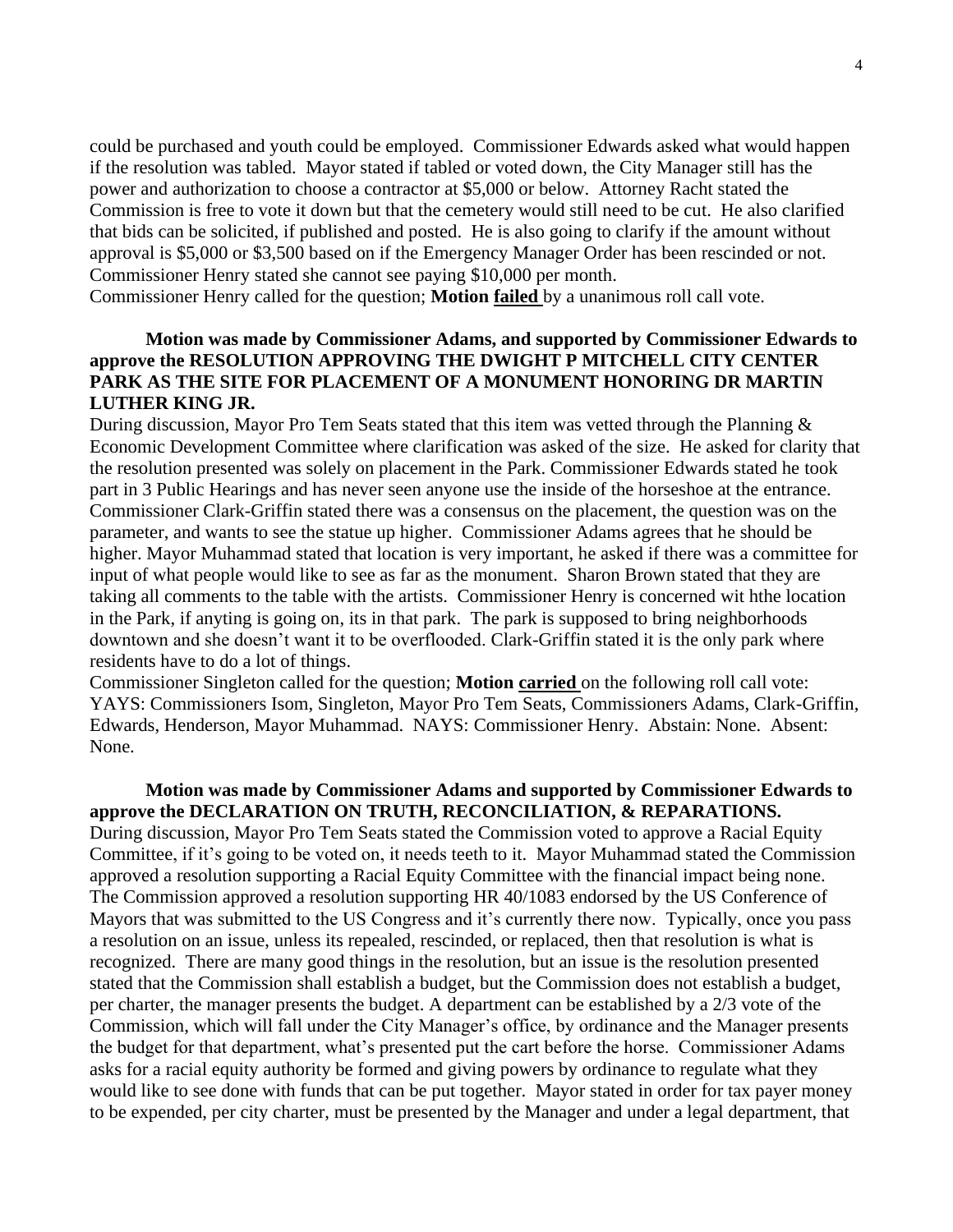every expenditure has to be connected to a department. If the racial equity committee is a 501c3 and trying to procure funding for certain things then the city can work with them to provide letters of recommendation or support, there is a way to work with them. There is no money for a department and this in not the format, it would need to go to Legislative. The process to establish a department must be establish a 2/3 vote and it will fall under the City Manager office. Last it was discussed, the budget for this department was \$180,000. It can be done, within the confines of the law, but it is not within confines as presented tonight. Seats asked why it couldn't be partnered with the Civil Service Board, if the language could be looked at and brought back. Commissioner Clark-Griffin asked how long it was going to be kicked around. Mayor emphasized that the Commission cannot establish a budget. Commissioner Henry stated doing nothing is not acceptable. At this time, it cannot be done like it's being done. Asked that the Mayor ask the Manager to put money aside for a budget, everything needs to be done to sustain the citizens of the city. Attorney Racht clarified, per charter, that a department has to be established by ordinance. Mayor stated as it stands, the Commission has no authority to establish a budget. Henry suggests the resolution be amended. Manager Mitchell stated he is responsible for managing the city, the city has been greatly impacted by emergency management, there is a staff shortage in many departments and the capacity needs to be built to manage the city properly without a strain on employees instead of putting money into another department. Commissioner Henderson thought that the Commission approved a committee to be formed that is a 501c3 that can go after funding without it being attached to the City. Agrees with the City Manager, the departments can't be run as they are now short staffed. Suggests continuing the committee they already have and finding a way to support that committee. Commissioner Edwards stated if it comes down to a department and budget, as co-chair of Public Safety & Parks, where Public Safety has a budget and Parks doesn't, he is a believer that you go out and get the money for what you want and do what you need to do. Mayor said in order to have a department, it has to be financed, that's why it needs to go to Legislative and Personnel & Finance, there is a need to know how it's staffed, jobs have to be posted, etc., there are a lot of factors that go along with a department. This is not the format and place to do all of those. Seats suggests coming back with a structure of what it should look like, what the powers are going to be and how to get it done.

**Motion was made by Mayor Pro Tem Seats and supported by Commissioner Edwards to table the DECLARATION ON TRUTH, RECONCILIATION, & REPARATIONS COMMUNICATIONS. Motion approved** on the following roll call vote: YAYS: Mayor Pro Tem Seats, Commissioners Edwards, Henderson, Isom, Singleton, Mayor Muhammad. NAYS: Commissioners Adams, Clark-Griffin, Henry. Abstain: None. Absent: None.

#### **COMMUNICATIONS**

Assessor Story introduced her Deputy Michelle Story

Manager Mitchell announced Master Planning Week that started today and will go all week, taking place at the Secret Garden. Along with Public Safety he is looking into having a place for skating. He met with the organizers of the monument project and come back with a recommendation to identify placement, meet the artists and talk about the specifics. There is a great opportunity to get involved in the plans for the city.

# **COMMISSION COMMENTS**